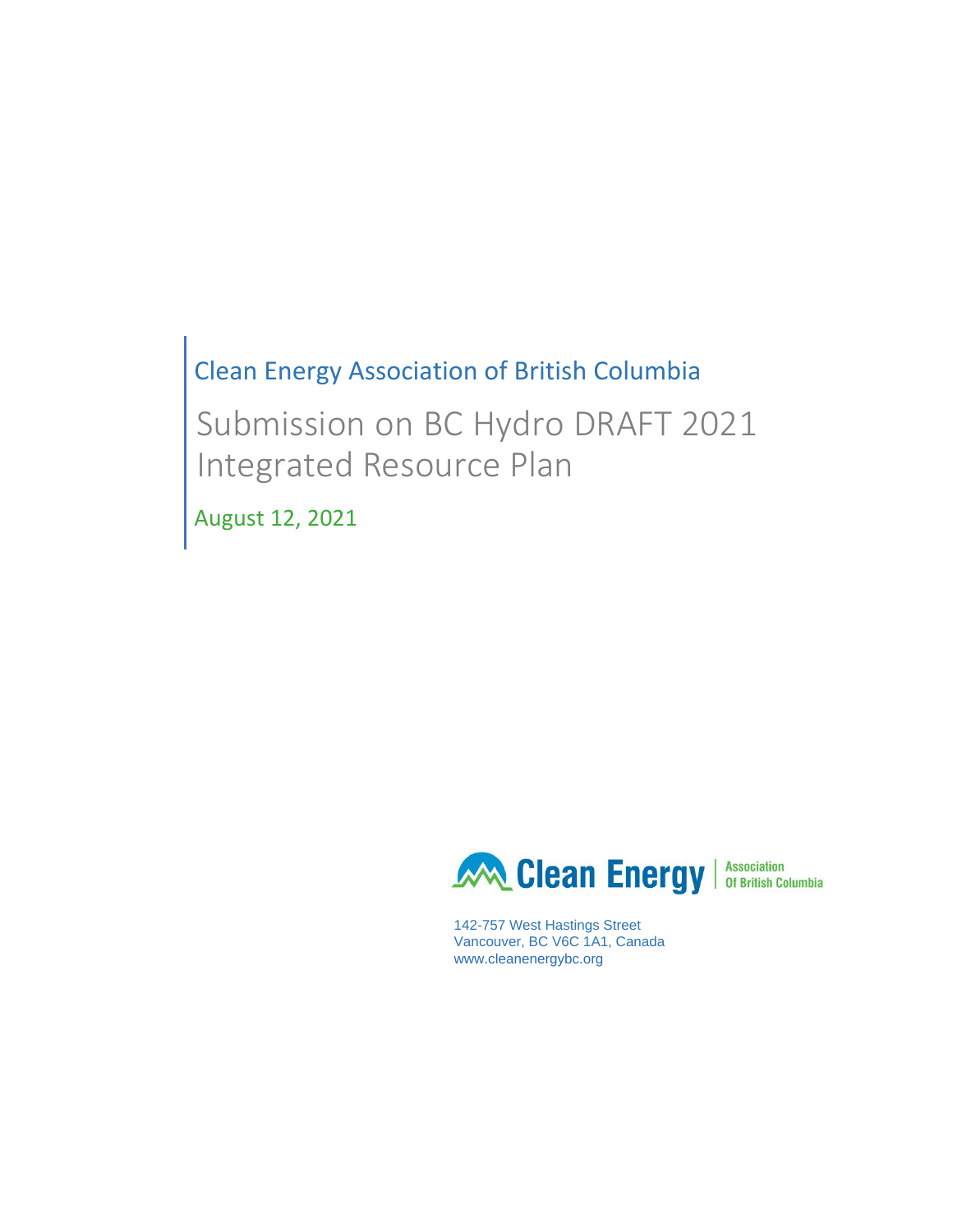

Clean Energy British Columbia (CEBC) appreciates the opportunity to provide its perspectives and recommendations in this submission to BC Hydro on the 2021 Draft Integrated Resource Plan ("IRP").

CEBC represents over 120 developers, operators, service providers, First Nations, and academic institutions contributing to British Columbia's renewable energy industry. CEBC members own and operate the majority of the 123 renewable energy projects representing billions of dollars of direct and indirect renewable energy investments throughout all regions of the province.

BC Hydro's 2021 Draft IRP proposes to increase existing energy efficiency and conservation programs, including demand response rates and programs, upgrade transmission capacity to southern Vancouver Island and the Lower Mainland, recontract some independent power projects at a price linked to the spot market, and determine how to address small BC Hydro generating facilities that are approaching end of life. CEBC respectfully provides the following comments on the 2021 Draft IRP.

## **Table of Contents**

|    | 1. Electrification of British Columbia's Economy - |    |
|----|----------------------------------------------------|----|
|    |                                                    |    |
|    |                                                    |    |
| 4. | Pricing for Renewals of Independent Power          |    |
| 5. |                                                    | 18 |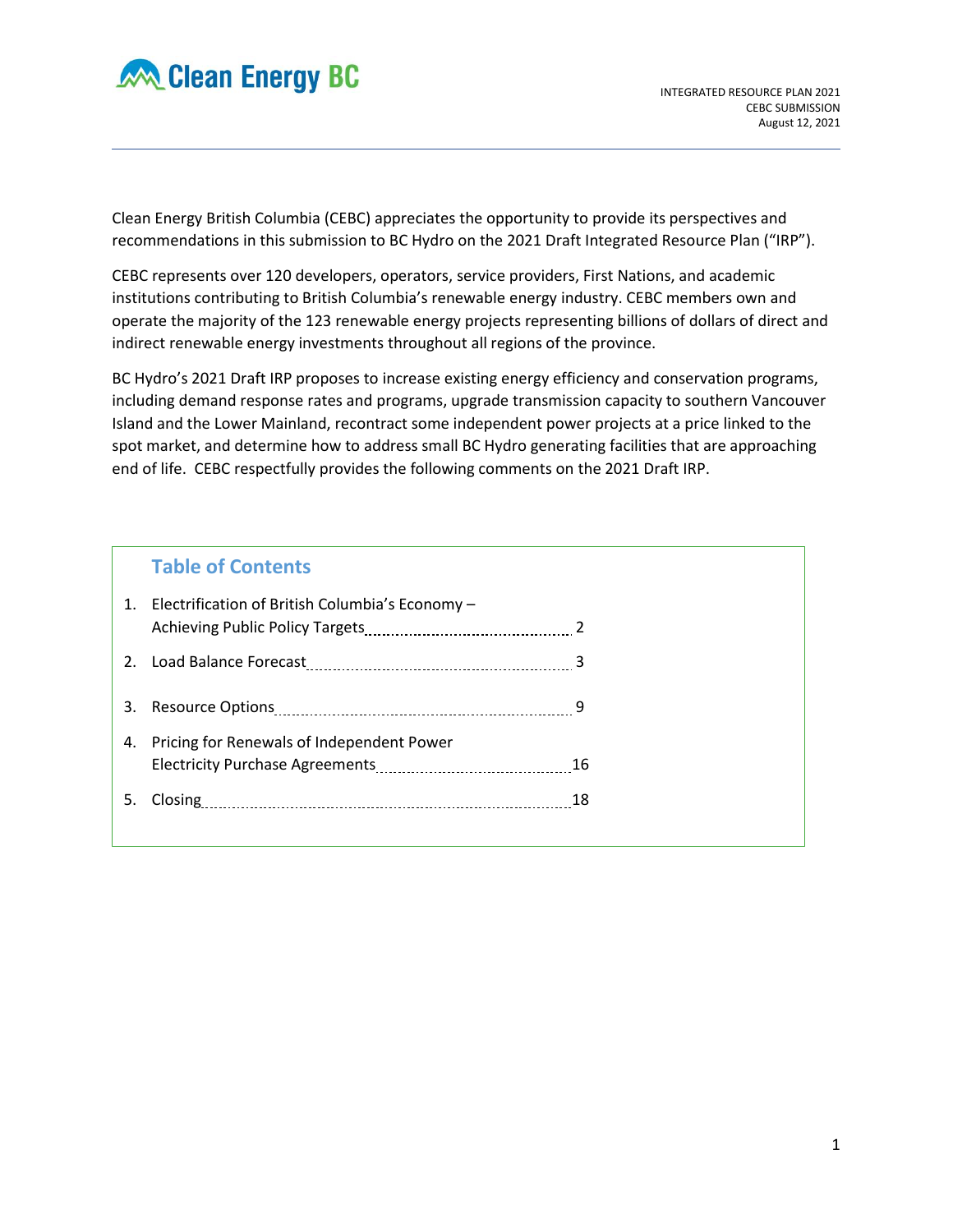# **1. Electrification of British Columbia's Economy – Achieving Public Policy Targets**

BC Hydro's previous IRP was completed 8 years ago, and since then, global energy priorities have shifted to low carbon electrification. This drive to net-zero serves as the backdrop and the key policy driver for BC Hydro's long-term integrated resource planning.

BC Hydro states that it anticipates there will be a need for more frequent updates to the IRP. This is understandable, as load forecasting is always challenging. CEBC supports frequent updates especially given the considerable degree of fuel switching that is required to meet GHG reduction objectives. The IRP should make every effort now to identify and plan for the requirements of existing and expected policies.

Planners in other jurisdictions in North America are generally moving to more frequent plans, which is clearly needed in the context of global efforts to decarbonize and electrify their economies. For example, Ontario's Independent Electricity System Operator develops a 20 year plan annually, and an 18 month plan every quarter. The Alberta Electric System Operator produces a plan outlook every two years.

## **a.** *CleanBC***, Electrification and Renewable Energy**

*CleanBC* lays out an encouraging vision of a low-carbon future. In meeting this future, the plan describes many programs relating to significant electrification of industry, transportation and the built environment.

Unfortunately, the required policies are not yet in place to adequately translate these targets into actual industrial, commercial, and residential electricity demand. BC's 2020 Climate Change Accountability Report shows that it is not on track to meet *CleanBC* interim targets.<sup>1</sup> While a collective mandate to achieve certain GHG-reduction outcomes through electrification does exist in broad policy across the province, there is a need for companion policies and mechanisms to translate this collective responsibility into obligations and incentives for firms or individuals to switch from fossil fuels to electricity. Without them the market is not driving the change required to achieve the targets.

CEBC is optimistic that these demand-creating policies will emerge from government in the near future, and that tangible demand, of the kind now recognized by BC Hydro in its "base" forecasting, can, with good planning, emerge as a result.

However, the absence of those policy implementation mechanisms today should not deter BC Hydro in this 2021 IRP process from incorporating the extent of electrification required to meet the policy objectives in the planning exercise itself. The effect of maintaining a forecast that is too static will delay the planning and building of the new electricity and transmission supply that will be required to meet a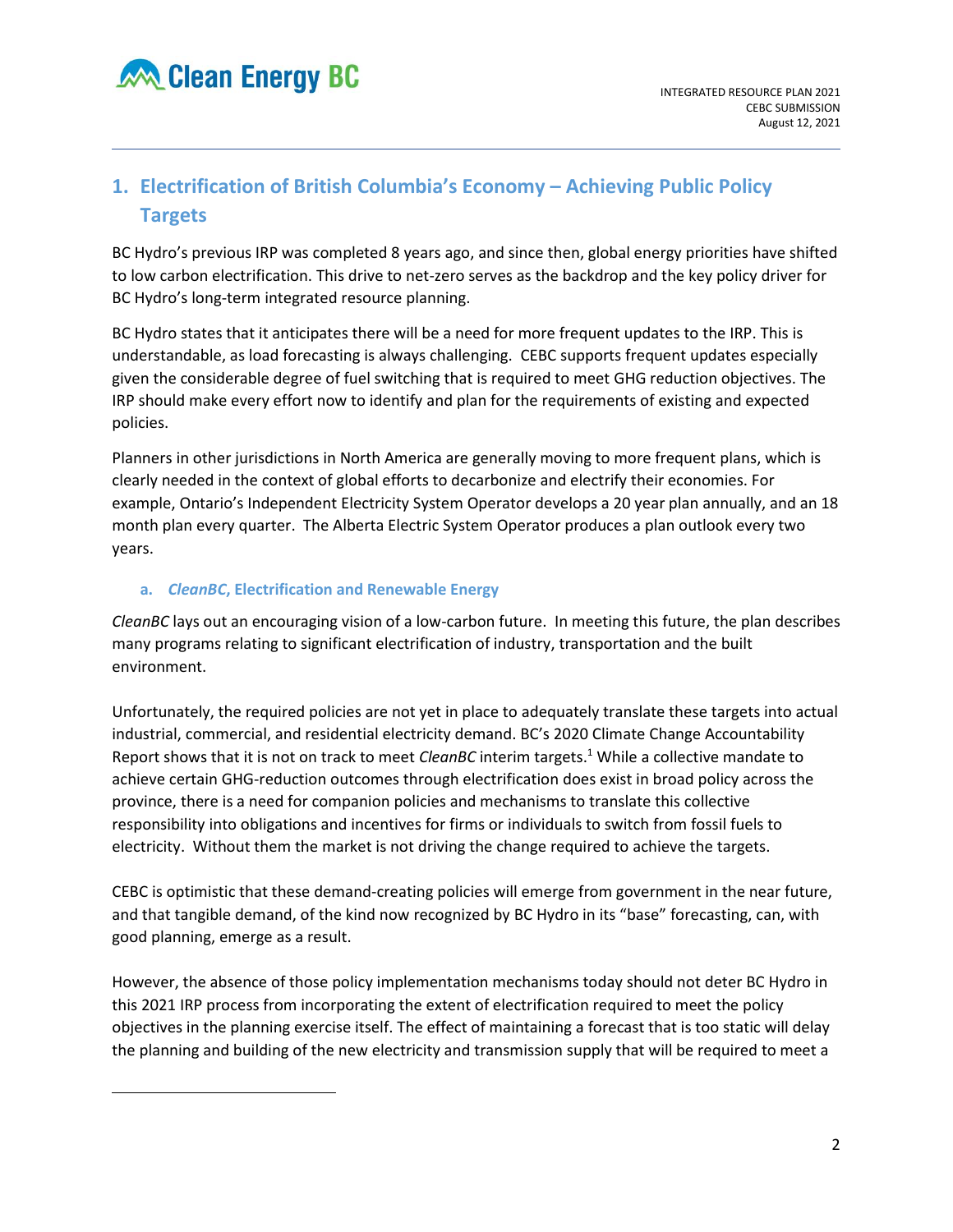

growing future demand – demand that all social, environmental, and policy trends are squarely pointing to.

Ignoring this latent demand that will be unlocked by coming policy change cannot easily be remedied, without cost, in the next round of forecasting and planning. Failing to plan now for coming policy change will drive long-term problems. When customers, particularly industrial customers, seek to electrify in response to new policy mandates or incentives, yet cannot succeed because of supply constraints, the lost opportunity lasts for the lifetime of the fossil-fuel-powered equipment that is installed instead. That can mean a decades long delay in fuel switching and the resultant GHG mitigation.

CEBC's 2018 White Paper on Electrification of BC<sup>2</sup> identifies the electricity demand required to meet provincial GHG emission reduction targets. Coordinating a plan that specifically addresses reduction targets will avoid potentially missing critical economic opportunities. For example, the LNG industry requires a relatively short build-out time to ensure it captures preferential market conditions. To meet these timeframes from the LNG and other industries, planning of clean generation sources and transmission is required in advance.

This concern is not conceptual. It is exactly what has happened in much of the LNG, pipeline and gas processing industries in BC to-date. It will happen with electric vehicles if BC Hydro's distribution system is not upgraded to meet faster-than-expected adoption of electric cars. BC cannot afford yet another generation of fossil-fueled industry simply because it failed to plan for where its own policies, and the global scientific consensus, are clearly telling us we need to be going.

# **2. Load Balance Forecast**

## **a. Recommendations**

Considering the following key factors:

- 1. The 1,100 MW (5,100 GWh/yr) Site C Hydro project is forecast to come into service in 2025.
- 2. *CleanBC* is intended to meet aggressive GHG emissions targets and a significant portion of that plan relies on low carbon electrification.

<sup>&</sup>lt;sup>2</sup> Electrification of British Columbia: Assessing the Economic and Environmental Benefits of Extensive Electrification in BC published by the Clean Energy Association of BC on October 15, 2018 found at:

https://www.cleanenergybc.org/wp-content/uploads/2018/10/Electrification-of-BC.-CEBC-White-Paper-Oct-2018.pdf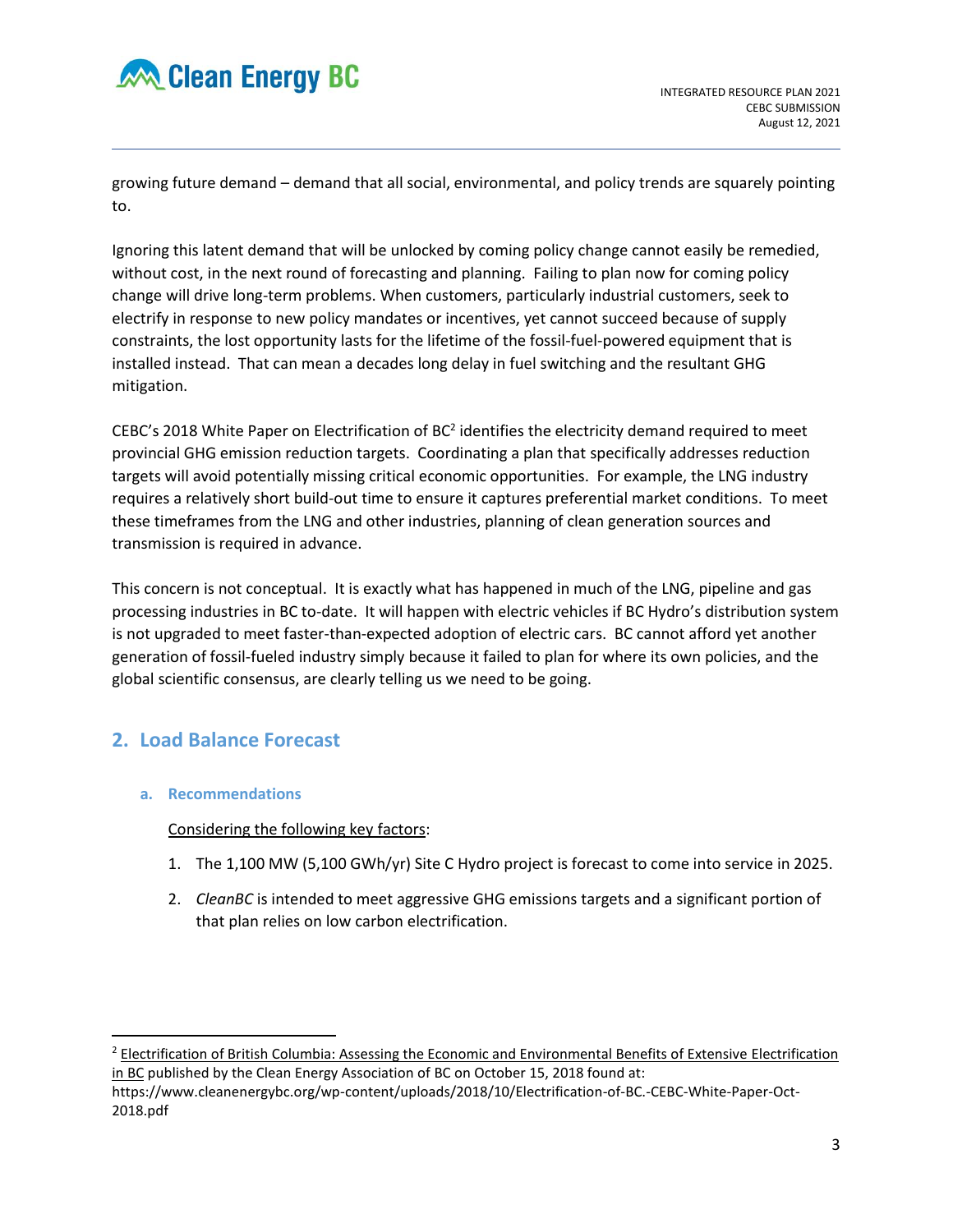

- 3. BC Hydro's current base level forecast and its approach to classifying required electrification as part of an "uncertainty band" is inconsistent with the achievement of *CleanBC* and legislated targets.
- 4. There is an imminent capacity constraint affecting the Lower Mainland, and a looming energy constraint across the province, even with modest levels of demand growth. Reliance on spot markets can provide a useful tool for system optimization and short-term supply bridging, but they are not suited to a secure long-term planning.
- 5. Achieving reconciliation in accordance with the Declaration on the Rights of Indigenous Peoples Act and the Province's Draft Reconciliation Principles is a top priority of the Province. Energy sector opportunity is of critical importance to British Columbia First Nations, who are heavily invested in renewable energy as owners or partners. Foregoing electrification opportunities, or relying on imports, both reduce the already limited tangible opportunities for First Nations to achieve self-reliance and self-determination, as reconciliation requires.
- 6. The need to stimulate a robust economic recovery from the COVID-19 pandemic.

We recommend that BC Hydro:

- 1. Modify its base (or "Reference") forecast for the purposes of this IRP to reflect the extent of electrification required to meet BC's GHG reduction targets, in a manner consistent with, among other things:
	- prevailing self-sufficiency requirements;
	- good utility planning;
	- realistic and cost-effective DSM penetration; and
	- the timing, development, and investment requirements of those customers whose electrification investment is critical to meeting the *CleanBC* targets.
- 2. Given that CEBC requested but was unable to obtain for review BC Hydro's Resource Options Database, which is fundamental to the generation and DSM options considered to meet the energy and capacity forecasts that are at the root of the IRP, BC Hydro should make available its cost assessment for the clean energy technologies that are developed by IPPs, any associated cost adders, and the cost path for those technologies over time.
- 3. Revise BC Hydro's approach to assessing and assigning capacity costs and values to clean energy projects, including by contemplating assessments of value beyond apparent trading profits when considering about how it "optimizes" the Heritage Resources for the benefit of British Columbians.
- 4. Request legislation and/or direction from the legislature or minister responsible regarding *CleanBC-*related planning and expenditures by BC Hydro. This is essential to align BC Hydro's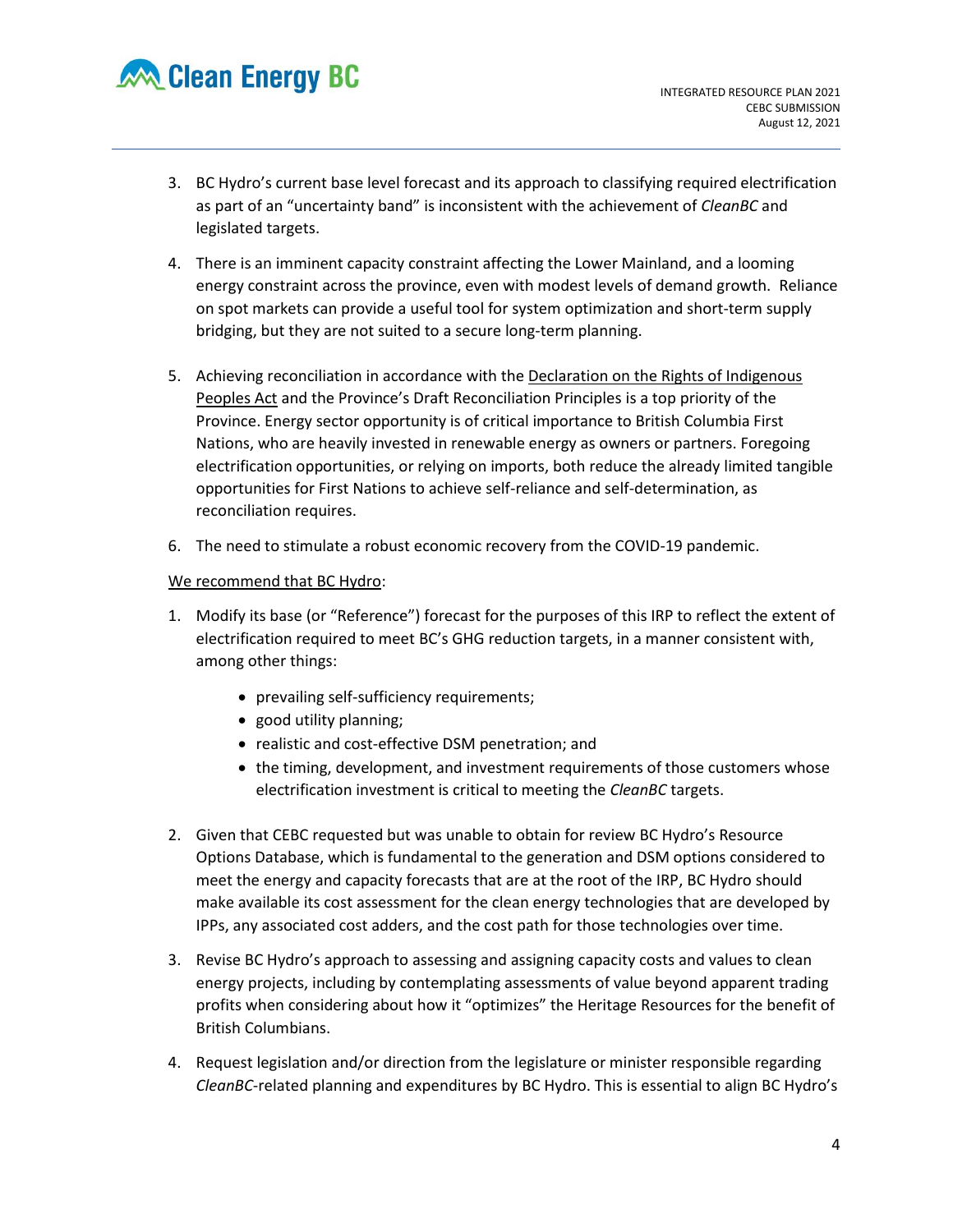

IRP and its resulting expenditures with BC's legislated GHG mitigation targets, and the other objectives of *CleanBC*.

- 5. To ensure that the demand response is equal to the planning and investment response, create incentives, technology mandates, cost burdens (such as supporting a higher carbon tax), and rates and programs in addition to the *CleanBC* Industrial Electrification Rates (Rate Schedules 1894 and 1895) and the *CleanBC* Facilities Electrification Fund to encourage fuel switching from fossil fuels to clean electricity. In the transportation sector BC Hydro should facilitate:
	- Light-duty on road (more charging station incentives & lower rates)
	- Heavy-duty on road (demos, incentives, truck charging & green  $H^2$  fueling stations)
	- Off road (from heavy haul trucks to lawn mowers)
	- Rail (electrification in key corridors such as the Lower Mainland & mountain passes)
	- Marine (e.g., shore charging infrastructure for hybrid ferries)
	- Air (e.g., charging for electric "Beaver" aircraft)
- 6. To the extent that the various measures throughout the system required to achieve widespread electrification<sup>3</sup> raise energy poverty concerns, consider cost reallocations between regressive electricity rates and progressive form of taxation, and/or consider introducing "life-line" or other targeted rates to protect low-income consumers and tradeexposed or economically marginal industries.
- 7. Actively market the *CleanBC* Industrial Electrification Rates (Rate Schedule 1894 and 1895) to attract industrial and commercial activity to BC especially for:
	- Electro-chemical processes
	- computer server farms
	- greenhouses for food production
	- electrolytic hydrogen production to displace fossil fuels, and
	- recycling of metals, plastics, paper & other materials
- 8. Revise its Indigenous Relations Principles to include reconciliation objectives and acknowledge Indigenous economic interests and self-determination as a central aspect of Indigenous reconciliation<sup>4</sup>.

<sup>&</sup>lt;sup>3</sup> For an overview of the widespread electrification costs of supply (generation, transmission, distribution) and demand (transportation, built environment, industry), see www.nrel.gov/analysis/electrification-futures.html

<sup>4</sup> https://www.bchydro.com/community/indigenous-relations/principles.htm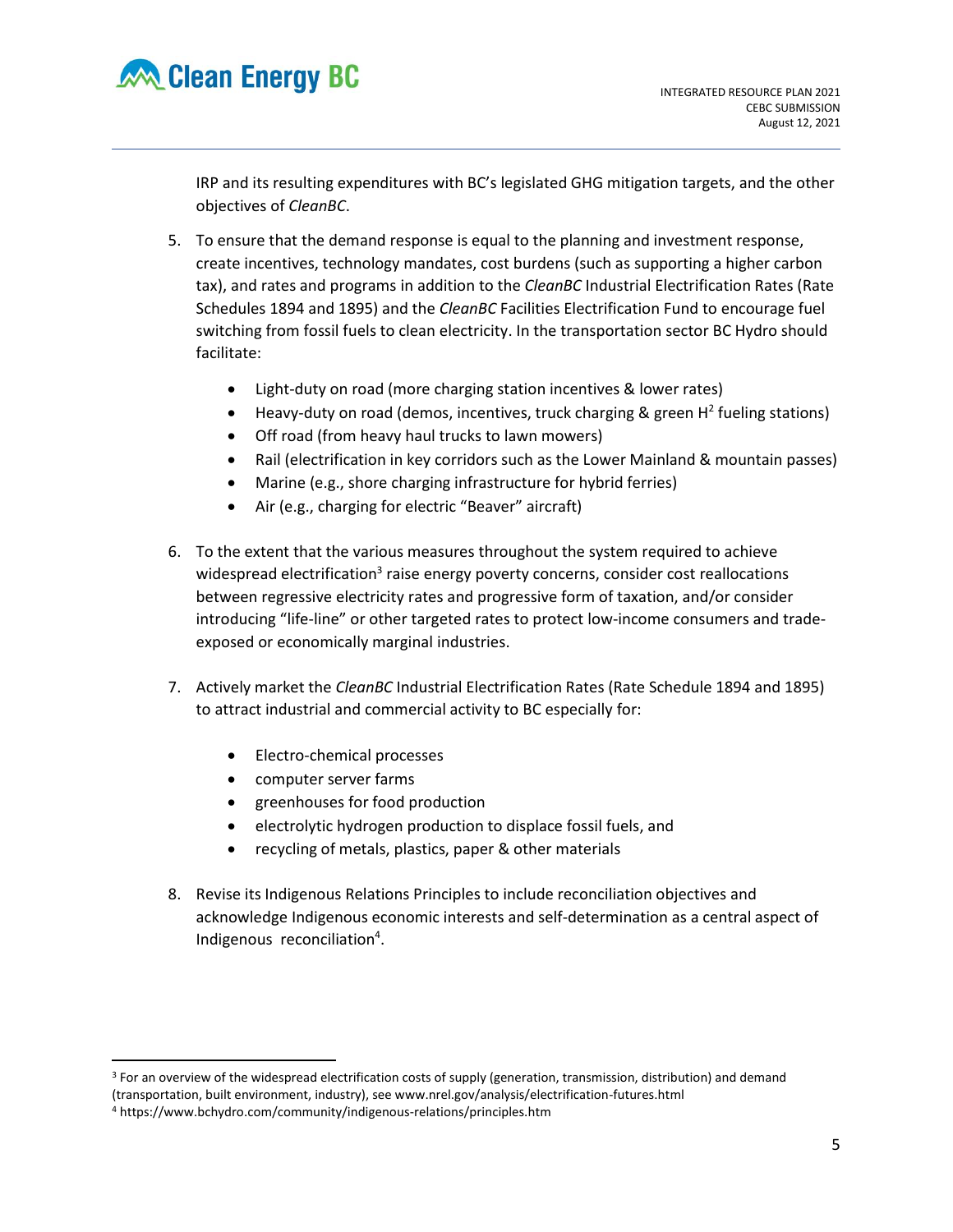

9. Clarify whether the approximately 5,000 GWh that is targeted to result from BC Hydro's two new rate options (Rate Schedule 1894, the Clean Industry and Innovation Rate, and Rate Schedule 1895, the Fuel Switching Rate) are included in the Reference (base) load forecast<sup>5</sup>.

## **b. Reducing uncertainty in scenario forecasting**

In addition to a Base Resource Plan, the Draft 2021 IRP contains three additional scenarios: low carbon electrification; increased load from industrial activity, and lower load than in the base plan.

Reducing GHG emissions is the overriding public policy issue facing British Columbia now and for generations to come. In this context, the Draft 2021 IRP significantly underestimates the electrification needs required to meet government mandated GHG emission reduction targets. The only clear inclusion of electrification in BC Hydro's demand forecasts is electric vehicle (EV) targets. Any additional planning for electrification is aggregated in an "uncertainty band" that does not fully capture the extent of electrification that will be needed to meet *CleanBC* and other policy targets.

BC's GHG mitigation policies and targets should not be treated by the Crown electric utility as an "uncertain" or "possible" outcome. To do so implies that BC Hydro is a passive and reactive actor in government's electrification goals.

BC Hydro can play a more active role. As the monopoly delivery agent for much of British Columbia, BC Hydro's ability over time to meet requests for new power service is the central factor in realizing latent demand stimulated by existing and expected government policy.

We know that adding new generation including purchases from IPPs and transmission to the BC Hydro system takes time. Crucially, it typically takes longer than designing and building most new plants and factories or making retrofit decisions at existing facilities. It takes much longer than regular consumer decisions like buying a new electric car.

Evidently, then, a model where BC Hydro is identifying in its "base" planning only immediately apparent and imminent requests for service – and, by extension, relegating to a band of uncertainty the required outcome of legislated GHG mitigation goals – will end with unfulfilled electricity demand. Which, in this case, means unrealized GHG reduction targets. This cannot be the planning result that government or British Columbians expect of BC Hydro.

The IPP industry is nimble. With regular, transparent, and public evidence of demand – in part through regular and robust IRP processes – IPPs can react quickly. With retail access in place, it could meet new

<sup>&</sup>lt;sup>5</sup> "BC Hydro's two new rate options; 1) the Clean Industry and Innovation Rate; and 2) the Fuel Switching Rate. Both rates are available until March 31, 2030, and qualifying industrial customers can enjoy discounted rates for seven years. The *CleanBC* Industrial Electrification Rates have an energy cap of 5,000 gigawatt hours (GWh) a year for all customers, of which 1,500 GWh/year is allocated to customers under the Clean Industry and Innovation Rate and 3,500 GWh/year to customers under the Fuel Switching Rate."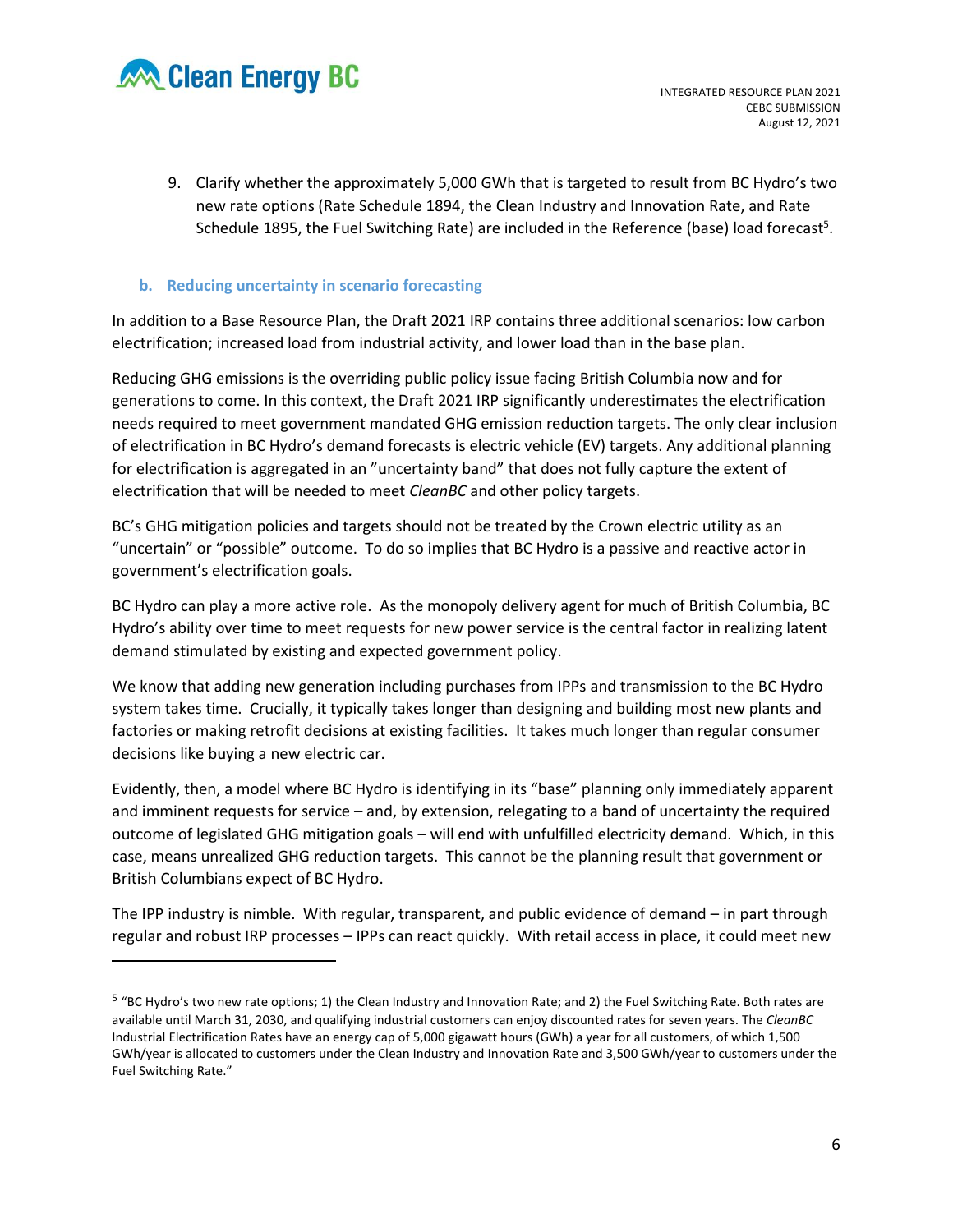

demand directly. But in any case, BC must create an environment where mobile investment capital is interested and active in BC. Without such an environment, there is a very real risk that capital will flow to other markets, BC's industry will fall dormant, and the province will be unable to react to new demand within the time frames that industry requires.

Private sector forecasts, including those identified and referenced by BC Hydro, provide a further window into the extent of the problem. Some of these forecasts are set out in the following section, and even the most conservative ones are multiples of BC Hydro's base forecast.

For electrification of transportation alone, Dr. Curran Crawford of the University of Victoria's Institute for Integrated Energy Systems stated that from a 2015 baseline British Columbia's electricity generation capacity would need to double to 37 GW. This is not taking into consideration electrification of the builtenvironment and industry, which both *CleanBC* and BC Hydro's own analysis show will require material generation and wires additions.

Importantly, CEBC is not aware of any forecasts that imagine BC meeting its GHG mitigation targets with electrification consistent with BC Hydro's base forecast.

BC Hydro's recent forecasts, such as those included in recent revenue requirements filings, have encouraged us to imagine that new Demand Side Management (DSM) measures will provide a ready alternative to supply-side electrification. And while CEBC is a strong advocate of pursuing cost-effective DSM, the viability and costs of the aggressive DSM levels in BC Hydro's recent forecasts should be given a careful review. BC Hydro has not, to date, provided adequate information about how it intends to meet its highly ambitious DSM targets, and how much it will need to spend to meet even the levels that might be viable, or what the cost impacts will be to the ratepayer and taxpayer.

Moreover, BC's targets require GHG reductions from current levels, not simply a slowing of the rate of growth in GHG emissions. A considerable level of existing fossil-fuel powered horsepower will need to be converted to electric power, not simply conserved away. Continuing to focus on reducing demand unnecessarily excludes decarbonization of the economy as an overriding objective at all levels of government and among the Canadian public.

BC Hydro's "base" forecast should be that consistent with meeting legislated targets, even when current policy gaps are temporarily failing to translate GHG mitigation requirements into customer demand. By failing to plan for this looming electrification, BC Hydro is focusing keenly – and almost singularly -- on the risk of stranded or surplus assets. At the same time, it is under-emphasizing the corollary risk: an inability to meet emerging electrification demand. It is the latter risk that BC will regret as the consequences – political, social, economic, and environmental – emerge as an outcome of an electricity supply deficit.

CEBC urges that this IRP recognize the stranding risk of over-building, but only in the context of discussing, understanding, and costing the counter risk of inadequate electricity supply.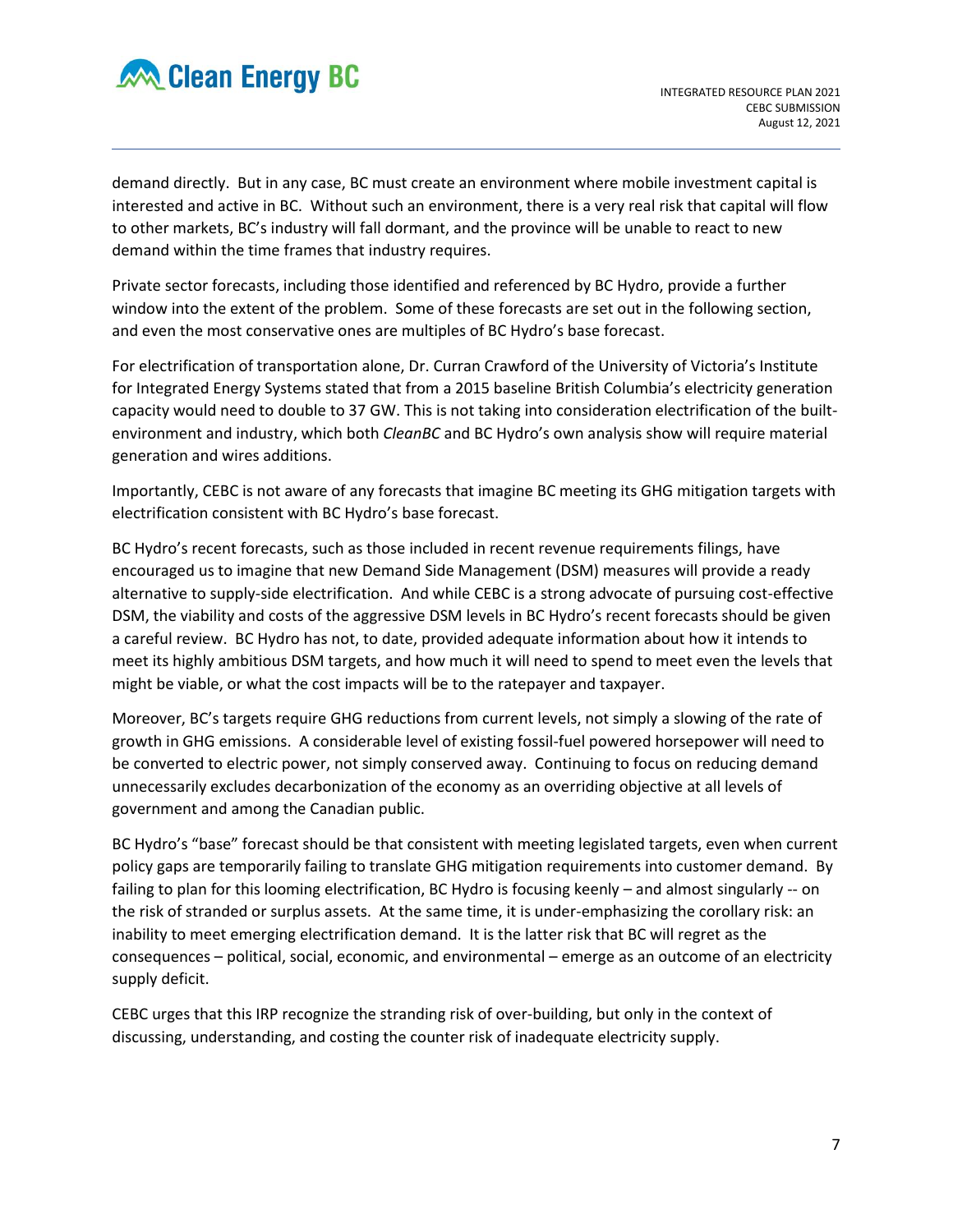

### **c. Policy & Action: Closing the Electrification Gap**

In the recent BC Hydro Long Term Resource Plan Filing Date ("LTRP") proceeding, BC Hydro references electrification measures included in the March 2020 Load Forecast as well as an electrification scenarios report by Navius Research Inc.<sup>6</sup> The report concludes that all BC Hydro electrification scenarios are required in order to achieve the *CleanBC* GHG reduction goals for 2030

According to Navius, "strong policies" will result in additional electrical loads within the next two decades amounting to:

- 7,000 GWh for light-duty EV load, plus 700 GWh for medium & heavy-duty vehicle electrification (mostly after 2030)
- 5,600 GWh for Oil & Gas subindustry load (mostly before 2030)
- 3,000 GWh from electrification of the Oil & Gas subindustry
- 4,000 GWh for built environment, primarily on the South Coast (more than half before 2030)
- 10,000 GWh for LNG & Mining electrification (mostly before 2030)

## **d. Industry Electrification: LNG & Mines**

The DRAFT 2021 IRP does not fully address the anticipated electrification of existing and new LNG projects, pipeline compressor stations and upstream facilities - even though Enbridge, FortisBC, TC Energy and others are actively working on electrification of compressor stations. LNG plants continue to be planned in BC. This is a significant inconsistency in the Draft 2021 IRP.

It is not reasonable to expect LNG, oil and gas, or other industrial firms to plan electric solutions for their rotating equipment – machines designed to last decades – if their review of BC Hydro's supply, including transmission, forecast shows that it is inadequate to meet their lifecycle demand.

Moreover, since the design decision between gas and electric power is taken early in a carefully timed project design process, development timelines encourage a default to gas solutions where early indications are that electric solutions are not readily and reliably available. If BC Hydro waits for firm electricity requests to trigger new supply solutions, the lead time on that new electricity infrastructure development (and cost assignment determinations) will inevitably be too slow for the pace of industrial project planning, design, and development. In these cases, electrification potential will be lost for a generation.

If these planning and institutional barriers are not removed, BC Hydro's forecasts and planning will always reflect the passing of electrification opportunities, rather than demonstrating the actions

<sup>6</sup> "British Columbia Electrification Impacts Study Forecasting the Impact of Achieving British Columbia's Greenhouse Gas Emissions Targets on Provincial Electricity Consumption." *Navius Research Inc*. September 29th, 2020. [<https://www.bchydro.com/content/dam/BCHydro/customer-portal/documents/corporate/regulatory-planning](https://www.bchydro.com/content/dam/BCHydro/customer-portal/documents/corporate/regulatory-planning-documents/integrated-resource-plans/current-plan/bc-electricfication-impacts-study-draft-for-discussion-20200929-navius.pdf)[documents/integrated-resource-plans/current-plan/bc-electricfication-impacts-study-draft-for-discussion-20200929](https://www.bchydro.com/content/dam/BCHydro/customer-portal/documents/corporate/regulatory-planning-documents/integrated-resource-plans/current-plan/bc-electricfication-impacts-study-draft-for-discussion-20200929-navius.pdf) [navius.pdf>](https://www.bchydro.com/content/dam/BCHydro/customer-portal/documents/corporate/regulatory-planning-documents/integrated-resource-plans/current-plan/bc-electricfication-impacts-study-draft-for-discussion-20200929-navius.pdf).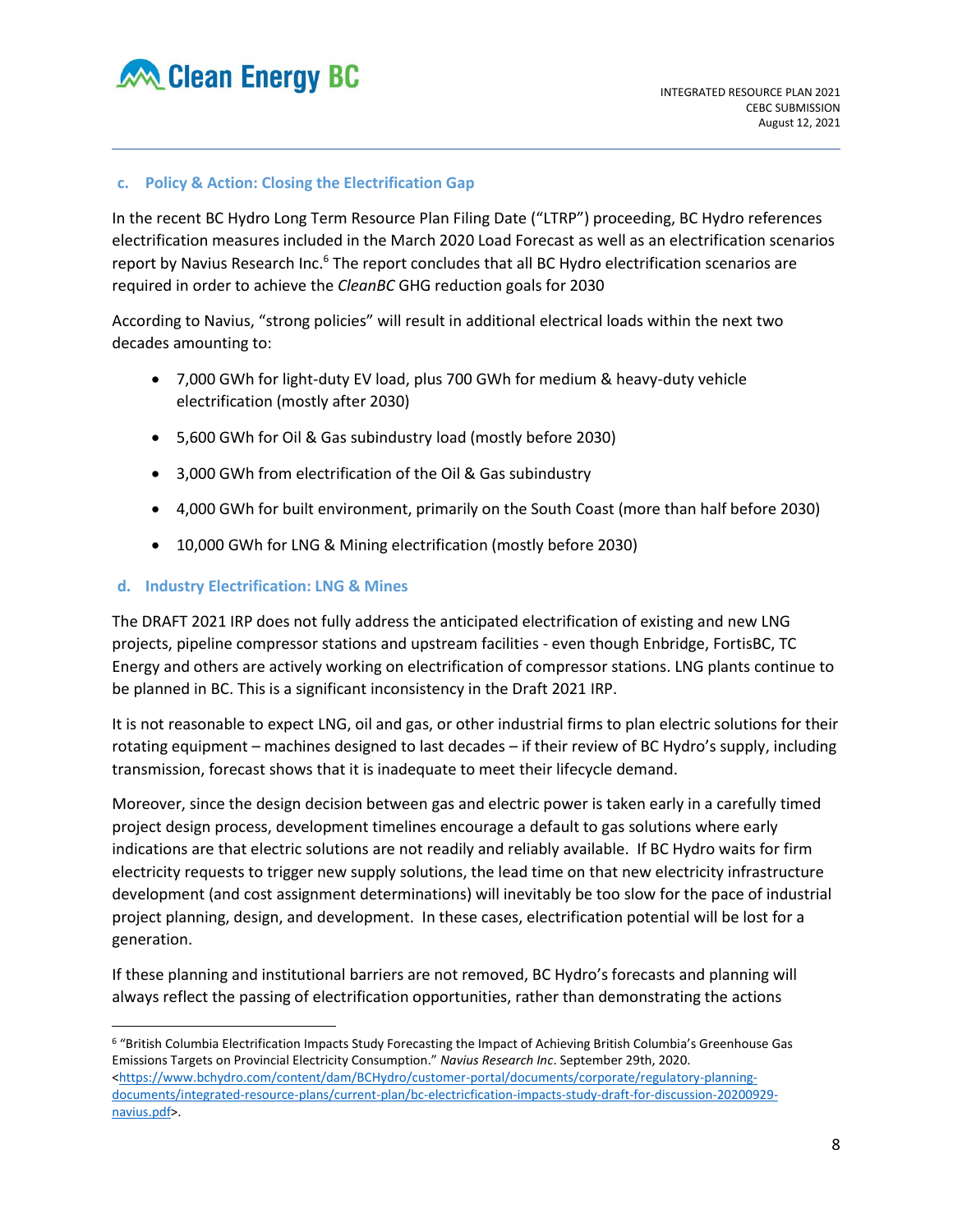

necessary for achieving these opportunities. And missed GHG mitigation targets will be among the costs.

This pattern of electrification investment lagging demand and, by extension, thwarting it, risks being repeated in many other sectors that could otherwise play a key role in helping BC achieve its GHG mitigation targets.

Several studies estimate a larger market penetration of heavy-duty EVs than appears in IRP. For example, growth of Fuel Cell EVs (FCEVs) in the heavy trucking & industry is not mentioned. This is the primary target for FCEVs because of their significant advantage over battery EV for this industry<sup>7</sup>.

The Draft 2021 IRP does not contain estimates for increasingly economical electric off-road transportation - truck, rail, marine (short run ferries, e-drive LNG for long range marine).

Copper, nickel, cobalt, and other metals are experiencing demand surges due to worldwide electrification. The connection between electrification and mining is being discussed in the mining industry but is not addressed in the Draft 2021 IRP.<sup>8</sup> To achieve accurate energy demand forecasting, the electrification of British Columbia's rapidly expanding mining industry cannot be overlooked.

Private capital in these critical sectors cannot plan to electrify if it does not see concomitant planning on the part of its putative electricity supplier.

BC Hydro's planning is not incidental to electrification. Nor, as they would have it, can its planning be entirely reactive to customer demand, because the time frames of planning, and the stickiness of a fuel choice once made, do not allow for that approach. If BC is to rely on the electrification by private industry and individuals to meet its environmental targets, then BC Hydro must plan for, and be prepared to meet that electricity demand, on the time frames required by firms and individuals. Condemning the level of electrification necessary to meet GHG mitigation targets to an "uncertainty band" of demand is not simply a neutral, or prudent, planning approach. It is, instead, a decision to forego meaningful electrification, and this is not an approach that is consistent with the expectations of those British Columbians who overwhelmingly endorse the objectives of *CleanBC*.

# **3. Resource Options**

With the inclusion of BC Energy Objectives in the Clean Energy Act, the BC Legislature sought to expand the range of objectives considered by BC Hydro as it planned its system, and the British Columbia Utilities Commission as it reviewed that planning. The intent of the Legislature, in short, was to prevent

<sup>&</sup>lt;sup>7</sup> See, for example[: https://www.uvic.ca/news/topics/2019+lowcost-renewable-vehicles-crawford+media-release](https://www.uvic.ca/news/topics/2019+lowcost-renewable-vehicles-crawford+media-release)

<sup>&</sup>lt;sup>8</sup> "According to the World Bank, the large-scale energy transition underway to meet the Paris Agreement's climate targets will drive significant demand for the minerals & metals [British Columbia] produce[s] — such as aluminum, copper, gold, zinc & metallurgical coal — to build the clean technologies & infrastructure needed to reduce global [GHG] … these commodities must come from responsible sources … This puts our industry & BC's economic potential in an enviable position."

<sup>-</sup> *Michael Goehring, President and CEO, Mining Association of British Columbia* (Source[: The Province, May 2021](https://theprovince.com/opinion/michael-goehring-b-c-can-be-brand-of-choice-to-supply-worlds-low-carbon-future)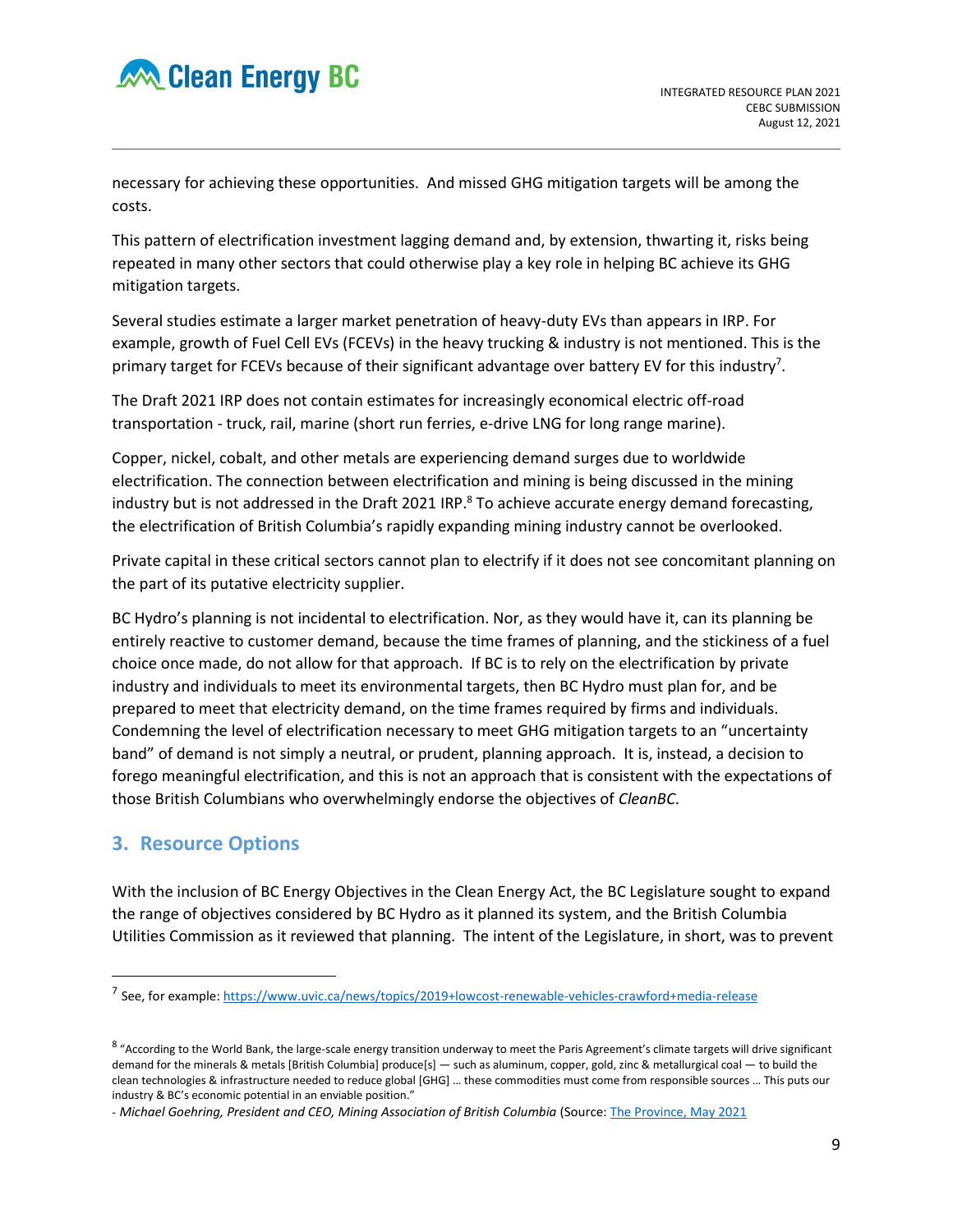

BC Hydro and the Utilities Commission from having a singular focus on ratepayer costs and, instead, to consider a broader suite of policy goals to improve the lives of British Columbians. In making these changes, the Legislature understood the central role that the energy industry can play, including both its development and operation, to support the province in achieving its wide-ranging social and environmental objectives.

### a. **Recommendations**

CEBC respectfully suggests that the public policy objectives in *CleanBC* are not reflected in BC Hydro's Draft 2021 IRP. A full accounting of the costs and benefits of adding independent power production to the system must include its contribution to economic growth, taxes to all levels of government, its unique role in fostering First Nation reconciliation and economic development, and its environmental benefits over other types of generation.

BC Hydro's public consultation survey results reported much lower levels of public support for renewable energy than reported by well-known and credible research companies. For example, a recent Angus Reid survey found that 54% of Canadians and 51% of British Columbians say renewable energy sources such as wind, solar, and hydrogen, should be the most important priority for the federal government's energy policy. The second priority is *protecting the environment* (BC 49%) and third is *not depending on other countries for supply/energy independence* (BC 43%). The third priority, moreover, suggests that British Columbians value power generated domestically over imports.

In addition, British Columbians' top choices for type of energy production are solar (88%) and wind (83%), followed by nuclear (46%), oil & gas (43%) and hydraulic fracturing (24%). See tables 1 and 2 below.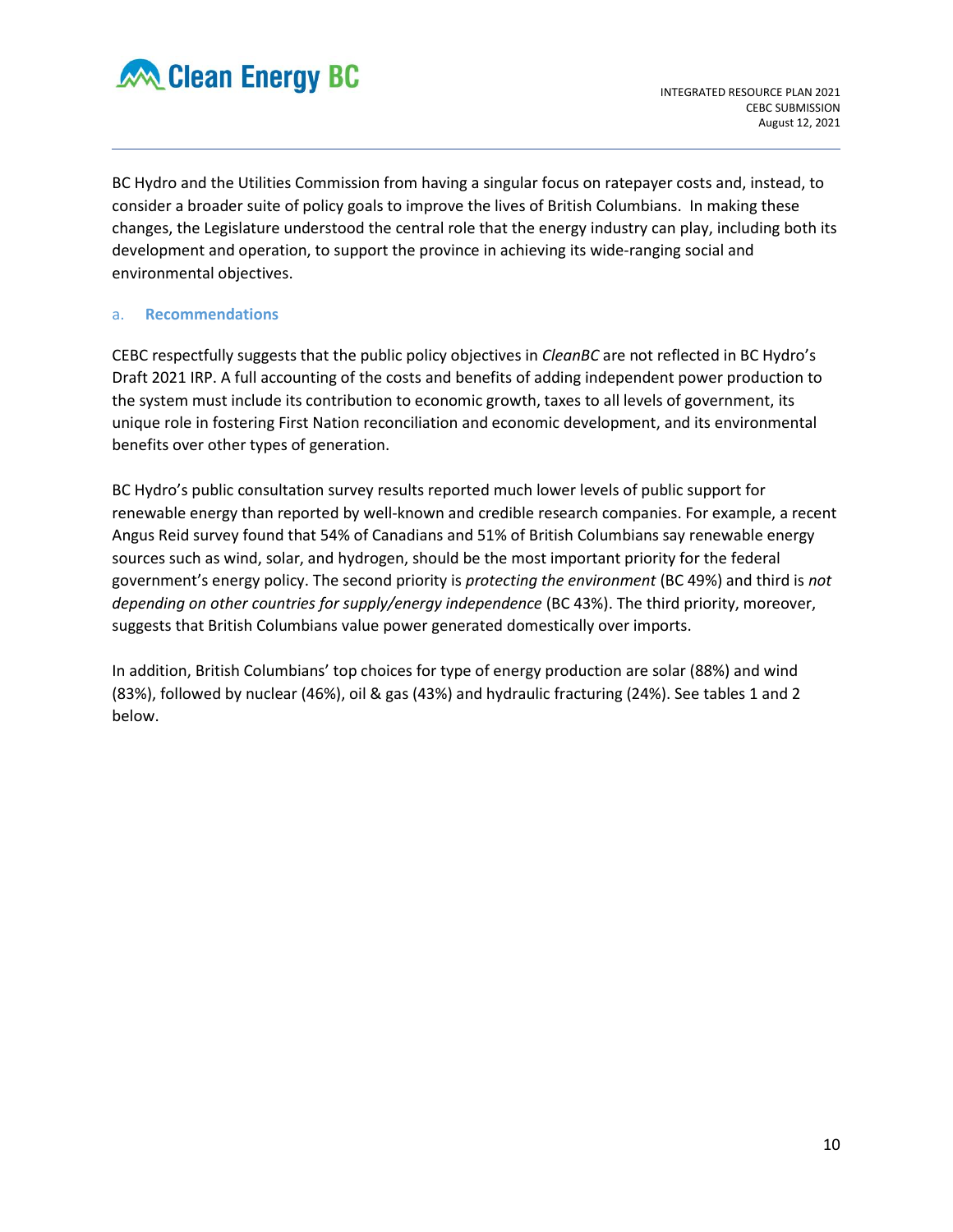| Top priority for Canada's energy industry - rank up to two options<br><b>Top two highlighted</b> |                      |                        |                        |                        |                        |                   |                 |                         |  |  |
|--------------------------------------------------------------------------------------------------|----------------------|------------------------|------------------------|------------------------|------------------------|-------------------|-----------------|-------------------------|--|--|
|                                                                                                  |                      | <b>Region</b>          |                        |                        |                        |                   |                 |                         |  |  |
|                                                                                                  | Total<br>$(n=4,948)$ | <b>BC</b><br>$(n=623)$ | <b>AB</b><br>$(n=600)$ | <b>SK</b><br>$(n=487)$ | <b>MB</b><br>$(n=504)$ | ON<br>$(n=1.016)$ | QC<br>$(n=832)$ | <b>ATL</b><br>$(n=886)$ |  |  |
| <b>Renewable energy</b>                                                                          | 49%                  | 51%                    | 32%                    | 36%                    | 44%                    | 50%               | 57%             | 48%                     |  |  |
| <b>Protecting the</b><br>environment                                                             | 47%                  | 49%                    | 31%                    | 32%                    | 40%                    | 48%               | 55%             | <b>45%</b>              |  |  |
| Not depending on<br>other countries for<br>supply/energy<br>independence                         | 46%                  | 43%                    | 60%                    | 60%                    | 51%                    | 43%               | 43%             | 47%                     |  |  |
| <b>Stability of supply</b>                                                                       | 32%                  | 32%                    | 38%                    | 39%                    | 38%                    | 35%               | 25%             | 30%                     |  |  |
| <b>Economic growth</b>                                                                           | 26%                  | 25%                    | 39%                    | 33%                    | 27%                    | 25%               | 21%             | 30%                     |  |  |

## **Table 1: Top Priority for Canada's Energy Industry**

Source: Angus Reid Institute, July 2021, *[Energy: Canadians tilt towards prioritizing renewables; one-third would split](https://angusreid.org/energy-priorities-2021/)  [investments between green and oil](https://angusreid.org/energy-priorities-2021/)*, Page 5.

| Table 2: Percentage that support each form of energy production |  |
|-----------------------------------------------------------------|--|
|-----------------------------------------------------------------|--|

| Percentage that support each form of energy production:                                       |                             |                        |                        |                        |                        |                   |                 |                  |  |  |
|-----------------------------------------------------------------------------------------------|-----------------------------|------------------------|------------------------|------------------------|------------------------|-------------------|-----------------|------------------|--|--|
|                                                                                               | <b>Total</b><br>$(n=4,948)$ | Region                 |                        |                        |                        |                   |                 |                  |  |  |
|                                                                                               |                             | <b>BC</b><br>$(n=623)$ | <b>AB</b><br>$(n=600)$ | <b>SK</b><br>$(n=487)$ | <b>MB</b><br>$(n=504)$ | ON<br>$(n=1,016)$ | QC<br>$(n=832)$ | ATL<br>$(n=886)$ |  |  |
| Solar panel farms                                                                             | 84%                         | 88%                    | 69%                    | 71%                    | 85%                    | 84%               | 91%             | 89%              |  |  |
| <b>Wind turbine farms</b>                                                                     | 77%                         | 83%                    | 60%                    | 65%                    | 77%                    | 72%               | 88%             | 87%              |  |  |
| <b>Nuclear power</b><br>generation                                                            | 51%                         | 46%                    | 62%                    | 71%                    | 47%                    | 64%               | 28%             | 50%              |  |  |
| Oil and gas<br>operations (crude<br>oil)                                                      | 49%                         | 43%                    | 75%                    | 74%                    | 58%                    | 48%               | 33%             | 59%              |  |  |
| <b>Hydraulic</b><br>fracturing,<br>sometimes called<br>"fracking," for oil<br>and natural gas | 28%                         | 24%                    | 51%                    | 49%                    | 34%                    | 25%               | 22%             | 24%              |  |  |
| <b>Coal mining</b>                                                                            | 19%                         | 17%                    | 35%                    | 42%                    | 23%                    | 17%               | 11%             | 20%              |  |  |

Source: Angus Reid Institute, July 2021, *[Energy: Canadians tilt towards prioritizing renewables; one-third would split](https://angusreid.org/energy-priorities-2021/)  [investments between green and oil](https://angusreid.org/energy-priorities-2021/)*, Page 10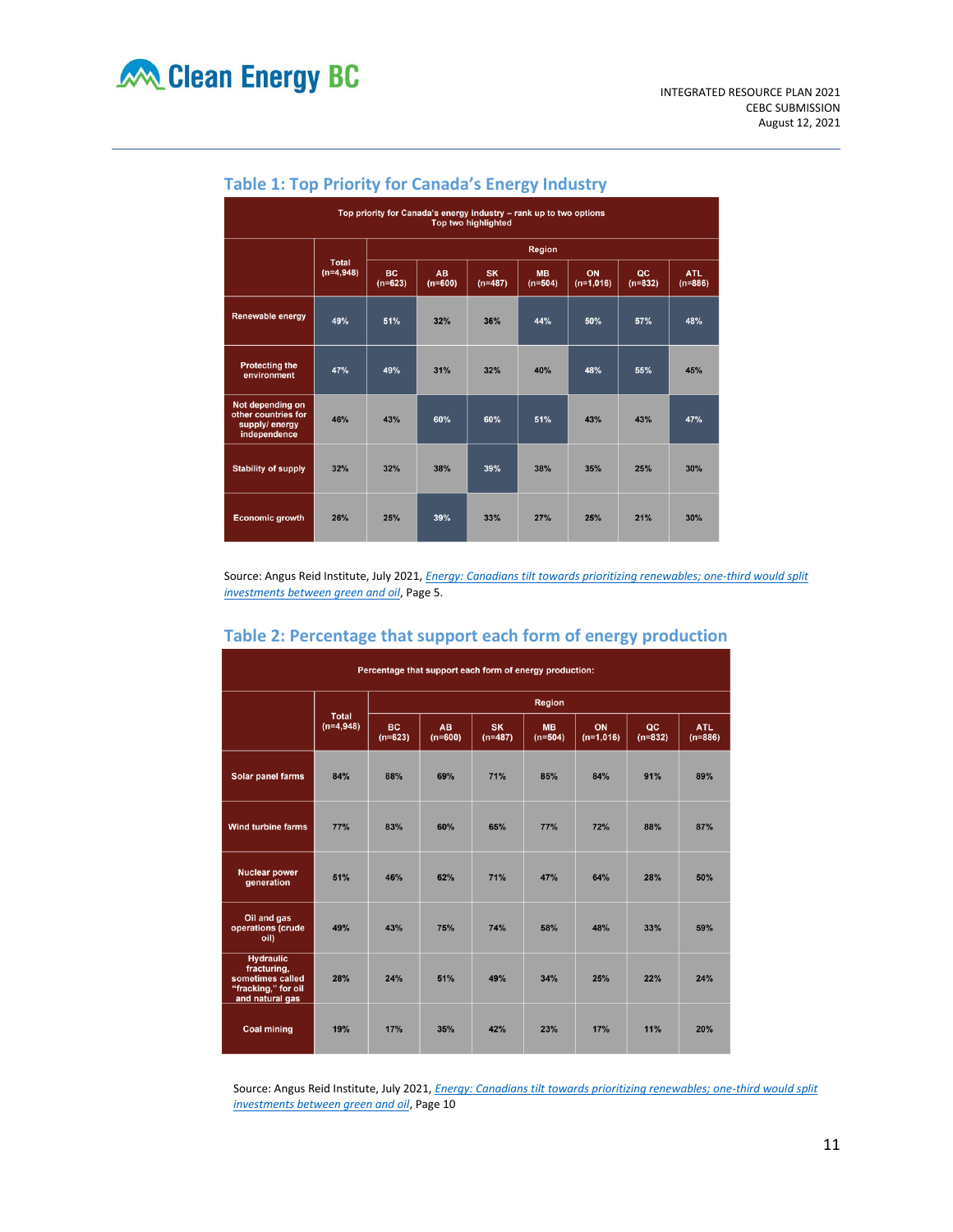

CEBC also believes that the BC Hydro's perceived cost of clean renewable energy produced by IPPs in the IRP is inflated. This occurs because BC Hydro has failed in this IRP to accurately reflect both the current costs of generation and the projected future cost of additional IPP energy generation as a result of dramatic cost reductions of some renewable energy technologies, and the continued path of decline in those costs that is forecast globally.

In addition, the drat IRP does not acknowledge the increased capacity and security of supply benefits related to geographically distributed and technologically diverse renewable energy projects throughout BC's varied terrain.

In assessing the cost of clean energy projects, BC Hydro is viewing the capacity burden of these projects too narrowly. First, it has failed to properly reflect the cost and technological dynamics of clean capacity projects such as geothermal energy that deliver both capacity and energy. Second, it has failed to credit the collective of clean energy projects with the capacity value inherent in project diversity. Third, it has failed to accurately account for the cost and technology improvements in energy storage systems, notably batteries. And finally, it has failed to describe and open for discussion possible alternative approaches to "optimizing" the existing flexibility inherent in the Heritage generation resources. By describing an "optimized" system purely in terms of maximized trading profits, BC Hydro has failed to consider how, differently applied, these resources could support other policy goals such as GHG mitigation, benefits to the economy or Indigenous reconciliation. CEBC recommends that BC Hydro include the full range of costs and benefits of the resource options, including revenues to all governments, GDP, procurement, First Nations reconciliation and environmental benefits and impacts.

## **b. Renewable energy is an important contributor to decarbonization and for British Columbia's economic recovery**

Renewables are central to the energy transition required to move our economies to achieve low carbon electrification targets. [Bloomberg New Energy Finance](https://about.bnef.com/new-energy-outlook/) projects that, between now and 2050, 80% of all global investment in new power-generating capacity will go to wind, solar and batteries. Renewables offer many benefits to British Columbia:

- Mitigation of ratepayer risk: IPPs transfer responsibility for rising costs (labour, taxes, refurbishments) and unforeseen risks away from the ratepayer and are instead absorbed by private industry.
- Reconciliation: IPPs provide reliable, long-term revenues to First Nation communities that support self-determination and economic reconciliation, employment benefits, environmental, and infrastructure improvements.
- Private investment capital and economic contributions: IPPs bring investment dollars to all regions throughout British Columbia. IPPs provide long-term and well-paying jobs, contribute to government budgets annually through taxes (e.g., water rental and property tax), and generate valuable revenues for host communities. IPPs also invest in maintenance and upgrades to resource roads and bridges which are often utilized by the public and may be relied on by local businesses and other industries.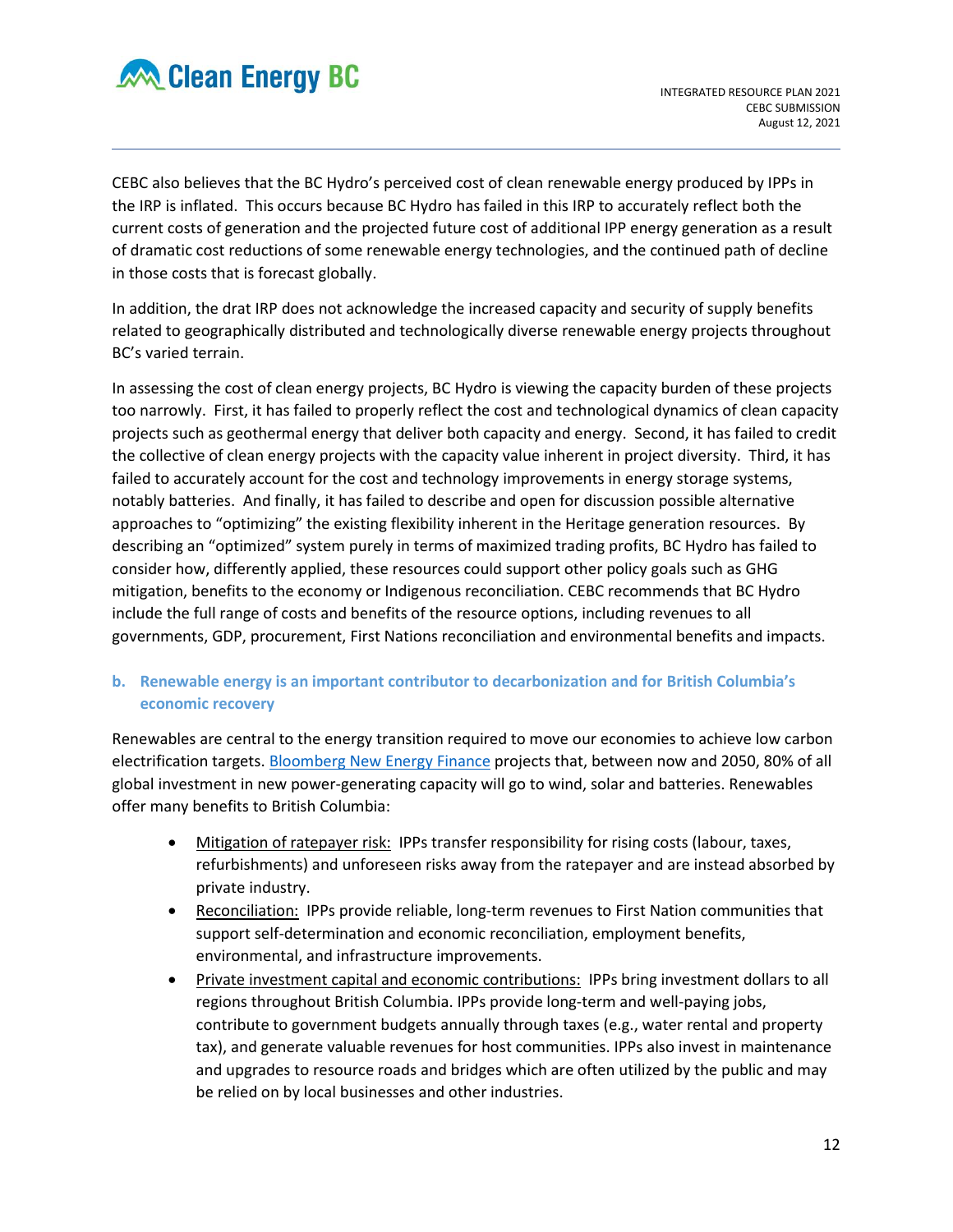

- Environmental: IPP revenues support habitat management and wildlife monitoring programs, information which is shared with government to inform decision-making and conservation initiatives.<sup>9</sup>
- Electricity system reliability: The 1,300+ MW of dependable IPP power provides critical system reliability that is within the system controlled by BC Hydro, ensuring that British Columbians receive the electricity they need when they need it.
- Energy resiliency: The role of diversified power projects, both geographically and by generation source, becomes even more important in the context of climate change, to enable the electricity system to withstand changing environmental conditions and recover quickly from events that cause outages or constraints.

## **c. Economic Benefits of IPPs**

IPP investments bring significant benefits to local communities throughout the life cycles of these projects and a backbone for future growth of the economy.

In its draft IRP however, BC Hydro assesses socio-economic and environmental attributes narrowly, based on direct employment and geographic footprint only. This fails to account for the range of benefits and impacts that normally comprise project assessments and are of considerable importance to British Columbians. Table 1 shows our recommended additions to the scope of socio-economic and environmental attributes in the assessment of resource options.

| <b>Type</b>        | <b>Current</b>                    | <b>Recommended Additions</b>                                                                                                                                                                                                                                                                                                                                                                                                                                                                                     |
|--------------------|-----------------------------------|------------------------------------------------------------------------------------------------------------------------------------------------------------------------------------------------------------------------------------------------------------------------------------------------------------------------------------------------------------------------------------------------------------------------------------------------------------------------------------------------------------------|
| Environmental      | Footprint<br>(hectares)           | Typical impacts and benefits to terrestrial and marine<br>$\bullet$<br>resources (flora, fauna), Indigenous rights, interests and<br>culture, archaeological resources<br>Avoided environmental impact of the alternative supply<br>choices, including local air impacts and GHG mitigation.<br>Cumulative impacts benefits, including the opportunity cost of<br>foregone investment that cannot be accommodated in a<br>region where less clean generation had been developed in<br>favour of clean generation |
| Socio-<br>economic | Direct jobs<br>(person-<br>years) | Government tax revenue: local (property taxes, licenses &<br>$\bullet$<br>permits), provincial (taxes and fees)                                                                                                                                                                                                                                                                                                                                                                                                  |

### **Table 1: CEBC Recommended Resource Option Attributes**

<sup>9</sup> [Hocking, M. D., S. Faulkner, K. Akaoka, A. Harwood, T. Hatfield, and F. J. A. Lewis. 2021. Surprising salmonid](file:///C:/Users/lynnd/Desktop/StayFresh/2021/10.1139/cjfas-2020-0246)  response to water diversion at four run-of-river hydroelectric projects in British Columbia. Can. J. Fish. Aquat. Sci. [doi:10.1139/cjfas-2020-0246](file:///C:/Users/lynnd/Desktop/StayFresh/2021/10.1139/cjfas-2020-0246)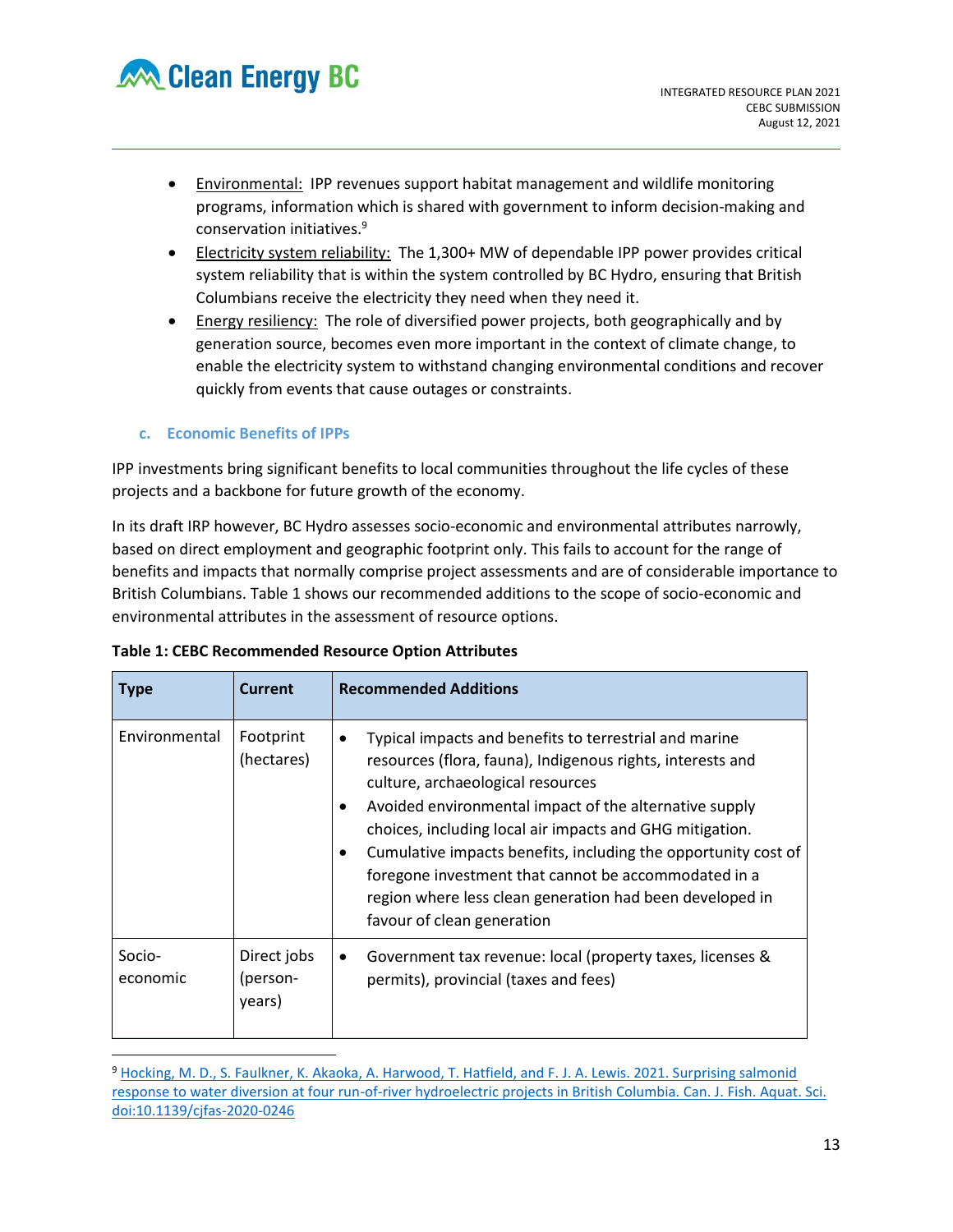

|                |     | Direct, indirect and induced benefits: local spending (goods)<br>and services)<br>Employment/labour income: direct, indirect and induced                                                                                  |
|----------------|-----|---------------------------------------------------------------------------------------------------------------------------------------------------------------------------------------------------------------------------|
| Reconciliation | N/A | Revenues/royalties, capacity investments, employment,<br>business opportunities, alignment with values and priorities<br>Contribution to DRIPA objectives, including Indigenous self-<br>determination and self-reliance. |

### **First Nations & IPPs: Years of Successful Partnerships**

CEBC does not speak for First Nations, however 30 First Nations are members of CEBC and we are currently working closely with First Nations organizations.

Many BC First Nations regard the electricity industry (generation and transmission) as an important avenue for reconciliation. As in other parts of Canada, IPPs and First Nations in BC are highly collaborative and integrated in the energy market. Most IPPs are either 100% First Nation owned or are partnerships that benefit First Nations through majority ownership, equity participation, or revenue/royalties agreements. Therefore, many First Nations in BC strongly support the private clean energy industry - they are part of it.

The Draft 2021 IRP states that BC Hydro "has a mandate to incorporate the *UNDRIP* into its business within our specific mandate and context."

Incorporating the UNDRIP articles and the Truth & Reconciliation Commission's Calls to Action into all government actions is key to reconciliation. BC's Draft Principles that Guide the Province of British Columbia's Relationship with Indigenous Peoples ("BC's Principles") state that:

*BC's principles are about renewing the Crown-Indigenous relationship. They are an important starting point to move away from the status quo and to empower the Province to fundamentally change its relationship with Indigenous peoples, a process that will take time and will call for innovative thinking and action. This is necessary to ensure a modernized Crown-Indigenous relationship in BC*

CEBC suggests that this promise of innovative thinking and action on reconciliation is not evident in the draft 2021 IRP and in particular First Nations interests and reconciliation opportunities are not reflected in planning choices. Indeed, the IRP fails to establish how reconciliation objectives will be addressed or specifically how this will affect IPP electricity purchase agreement renewals or new opportunities to supply electricity. Considering the importance of reconciliation and Indigenous self-determination, several First Nations have expressed concern about the omission of reconciliation objectives in this longterm plan.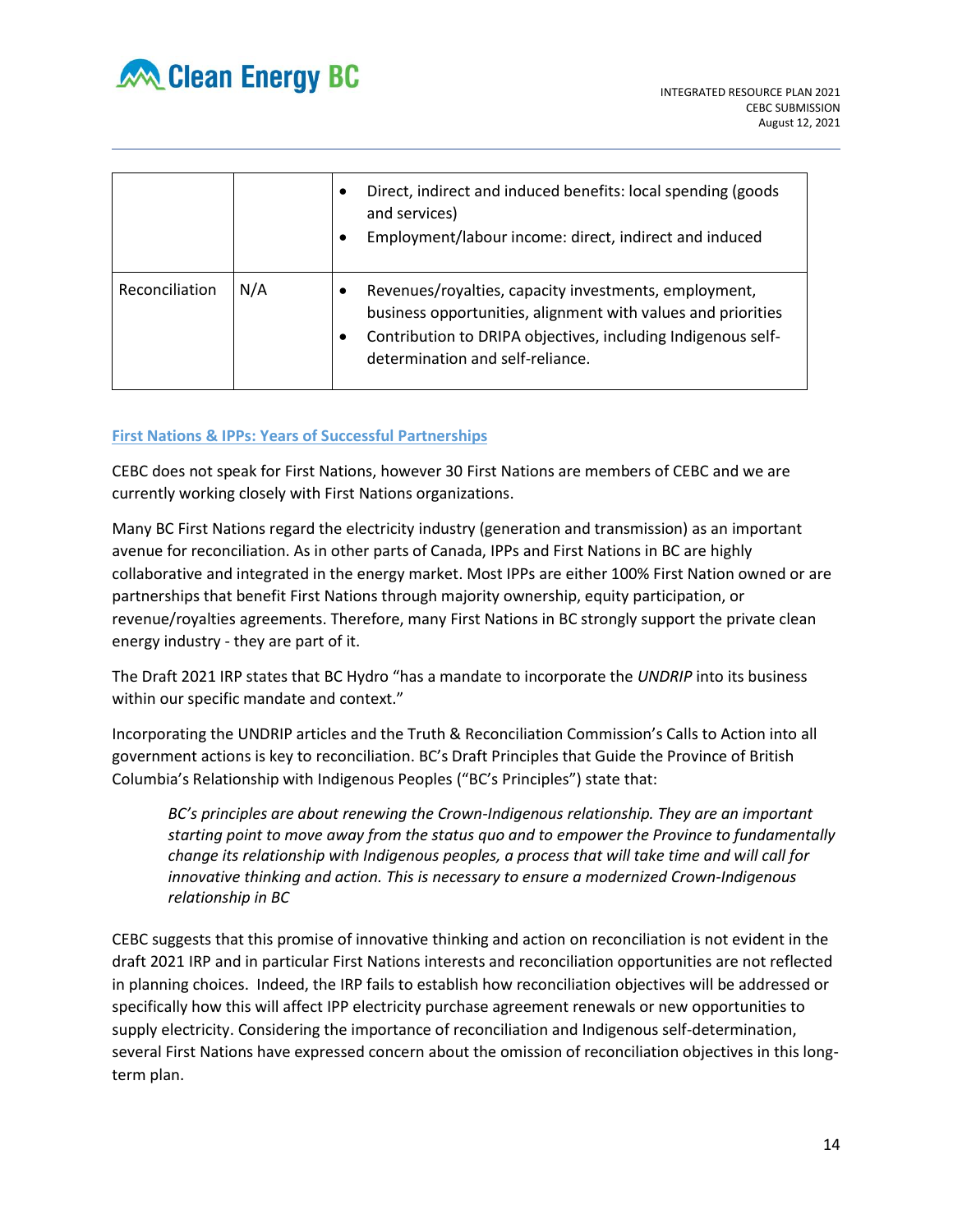

Some considerations relevant to reconciliation include:

- Increased independent power production and improved terms for net metering that would strengthen reconciliation with First Nations and result in impactful regionally diverse economic stimulus.
- The devastating impacts of mega-hydropower projects on Indigenous peoples and their territories continue to have lasting effects. With BC's adoption of *UNDRIP*, reducing impacts and creating pathways for First Nations to build their economies in a self-determined manner, including by using the infrastructure that was placed on and over First Nations' traditional territory without their consent, is more important than ever.

### **d. Renewable Technology: The Decreasing Cost Trend**

Although BC Hydro acknowledges the falling cost of renewable technology, including wind, solar, certain types of hydro and batteries, the magnitude of this cost reduction is not well articulated in the Draft 2021 IRP. The costs of these renewables are now much lower than: (a) what BC Hydro will pay for electricity from Site C; and (b) the cost of any other reliable supply option that is non-GHG emitting.

Solar and wind have continued to see dramatic reductions in cost and simultaneous increases in efficiency, and in many jurisdictions are competitive with existing assets (see *Figure 1*).



*Figure 1.* Levelized cost of energy comparison – Historical Renewable Energy LCOE declines (2009- 2020). Source[: Lazard Estimates.](https://www.lazard.com/perspective/levelized-cost-of-energy-and-levelized-cost-of-storage-2020/)

Utility-scale battery storage costs are also declining drastically. This greatly enhances the cost-effective options for integrating intermittent renewables and does so without diminishing the overall system flexibility already available from storage hydro.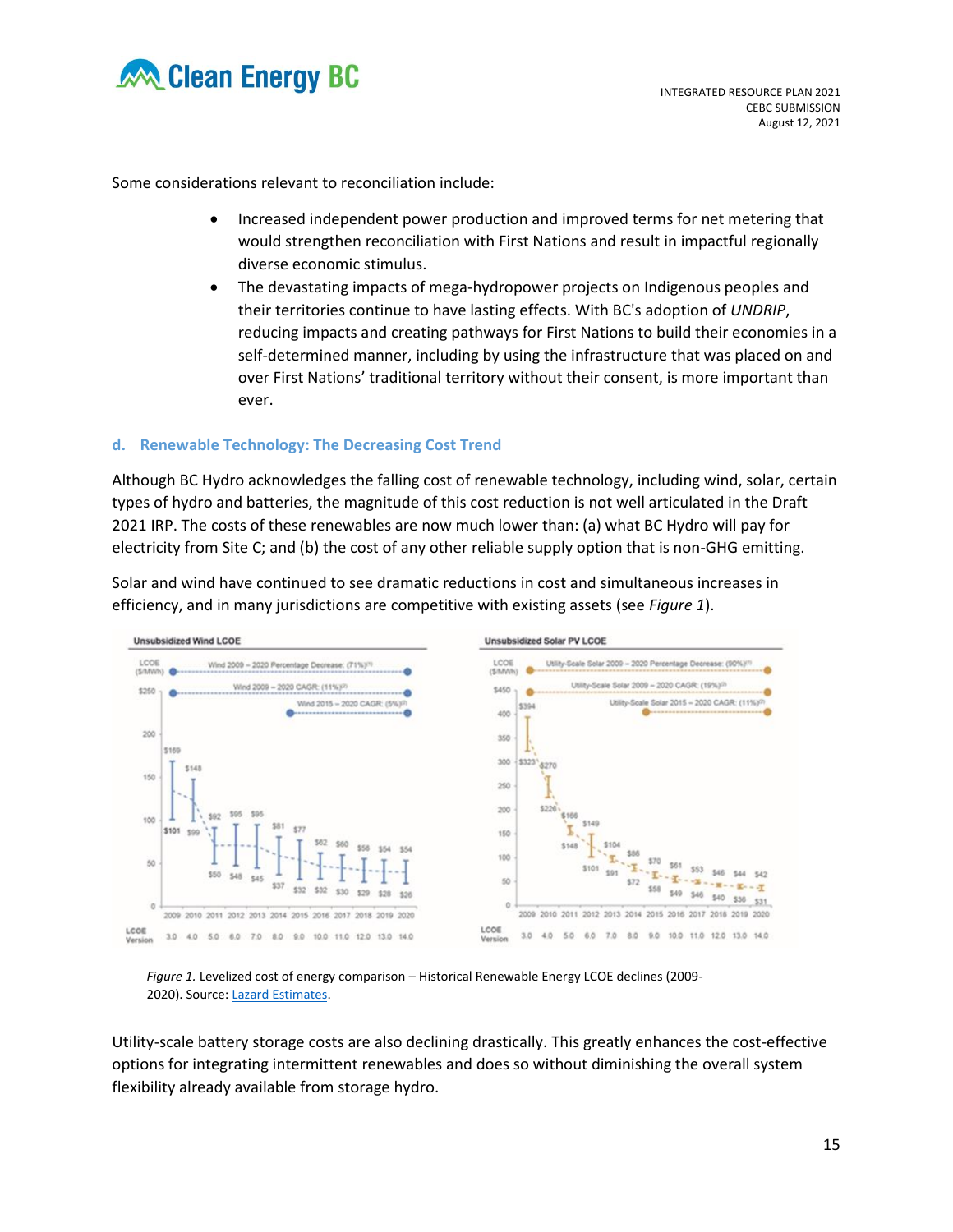

Cost declines are projected to continue over the coming decade. These price trends are now well understood and relatively predictable, and are critical for consideration in this current planning, as they affect how the system will likely evolve over time. At the same time, BC Hydro should be prepared to frequently revisit its planning over time, to account for new technologies and cost reductions or performance improvements in renewables and storage systems that are beyond even what is anticipated today.

IPPs have the expertise to deliver cost-competitive renewable projects, and many CEBC members are pioneers in designing and constructing innovative hybrid systems by pairing solar or wind generation with battery storage. However, BC has not had a competitive process to procure energy since 2010. As such, our economy has yet to benefit from innovation and the significantly reduced cost of these technologies.

# **4. Pricing for Renewals of Independent Power Electricity Purchase Agreements**

## **a. Recommendations**

CEBC recognizes that BC Hydro's ratepayers have an interest in enjoying the depreciation in IPP generation plants which are up for contract renewal, in much the way that they enjoy the benefits of depreciation on BC Hydro's own plants. However, this interest must be balanced against the imperative of ensuring that the plants subject to contract renewal remain economically viable, including being adequately capitalized for required re-investment, and able to earn a fair return on their investment. While finding this price is properly the subject of future negotiation, CEBC respectfully submits that BC Hydro should expect the price to be in excess of the prevailing spot market price. CEBC proposes that it work with BC Hydro to develop a framework for contract renewal that will both satisfy the BC Hydro's need to demonstrate ratepayer protection and the IPP sector's need to attract and service investment capital. In CEBC's view, finding a model to realize such pricing is essential to prevent the wasteful and unnecessary stranding of high-quality projects that are already in service of BC Hydro's customers.

### **b. Market-Based Pricing**

The Draft 2021 IRP states that IPP contract renewals will be based on 'market-based pricing.' BC Hydro characterizes market-based pricing as the Mid-Columbia spot market (Mid-C). This market is based on the short-run marginal cost of excess energy that U.S. generation plants sell into Mid-C. The proceeds from sales are used to reduce fixed costs when sales cannot be made at the higher long-run marginal cost

The Mid-C index price is a poor price signal for determining the cost of generating clean energy in British Columbia as it is being impacted by the generator mix including thermal plants, distortions in the market reflecting US government incentives for renewable energy, utility portfolio standards and the corresponding impact of the sale of the renewable energy credits elsewhere while clearing the associated electricity into Mid-C, and 'must run' contracts. These distortions are easily demonstrated by the negative prices occasionally seen during freshet.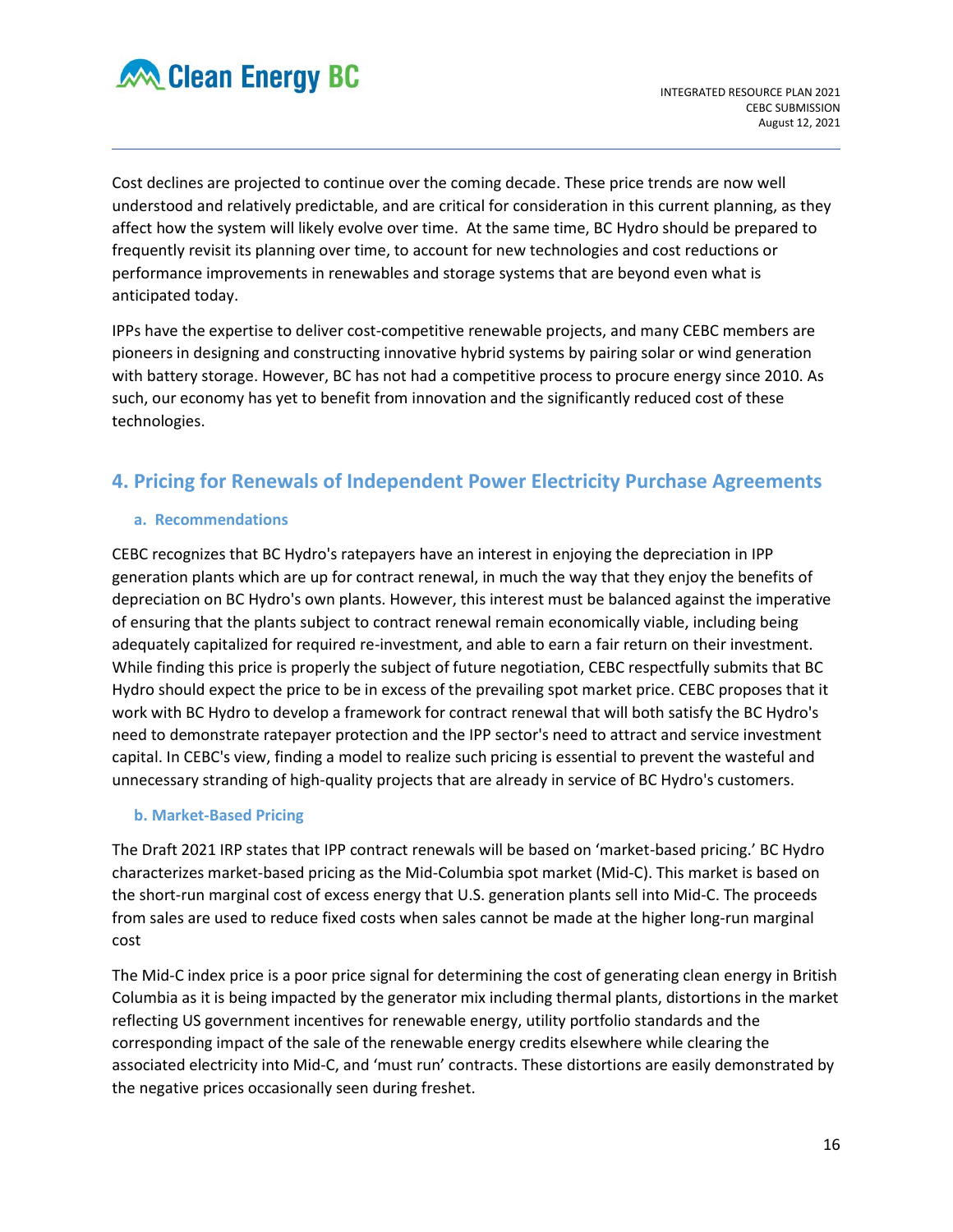

There is no direct relationship between Mid-C prices and the long-run marginal cost that a new or operating generation plant must expect to recover over time, to make a reasonable return and to service its capital.

By basing contract renewal prices on Mid-C, BC Hydro is effectively arguing that the price for these existing clean generators should be sufficient only to cover the cost elements of the plant's short run marginal cost. This is a bad outcome for all parties. Investors – including First Nations – will be left with plants which are inevitably subject to failure. This will remove from the system otherwise strong projects that will require expensive decommissioning. Finally, for reasons elaborated in the next section, BC Hydro will ultimately be faced with returning to more expensive new power sources (i.e., that have no benefit of depreciation, as does recontracting IPPs ), as the reliability and energy security problems of relying on the energy-only spot markets become manifest.

While CEBC understands the cost pressures facing BC Hydro, it is not appropriate for BC Hydro to use its market power (monopoly) to make its long-term independent electricity suppliers take write-offs of their facilities, or to economically strand their facilities forcing a shut-down. As noted above, this is not in our members interests, nor is it in the interests of BC Hydro's ratepayers.

## **c**. **Imported Energy & Self-Sufficiency**

In June 2020, the Government introduced the Clean Energy Act Amendment Act (Bill 17). The purpose of this Act was, among other things, to facilitate BC Hydro's greater reliance on imported energy to meet its domestic load obligations. We were surprised to learn of this, particularly a decade ahead of when BC Hydro claims new energy will be required for domestic need.

However, Government quickly withdrew Bill 17, apparently in response to opposition from First Nations, municipalities, and others. These opponents argued that Bill 17 would seriously damage the benefits and opportunities that the renewables industry affords them. CEBC endorses the First Nation and municipal position in this regard and applauds Government for withdrawing the Bill.

CEBC expects that this debate is not over, and there is evidence (such as BC Hydro's reliance on Mid-C spot market pricing for the purposes of re-contracting), that the utility is expecting to attempt to increase its reliance on the Mid-C market as part of its future energy and capacity portfolio.

This raises serious concerns, in addition to the failure to align with reconciliation objectives that will need to be addressed in this IRP process. CEBC will elaborate on these concerns as the process unfolds, but in summary the potential risks and costs that arise from reliance on imports, particularly spotmarket sourced imports, includes:

- Environmental "Leakage": generation technologies (coal, nuclear, natural gas) that BC would not tolerate domestically are imported in the Mid-C energy mix.
- Economic "Leakage": when BC Hydro chooses US sourced power over domestic purchases, it not only imports electrons but it exports investment. Socio-economic benefits accruing to BC from investments in renewable energy are significantly undervalued in the IRP. The